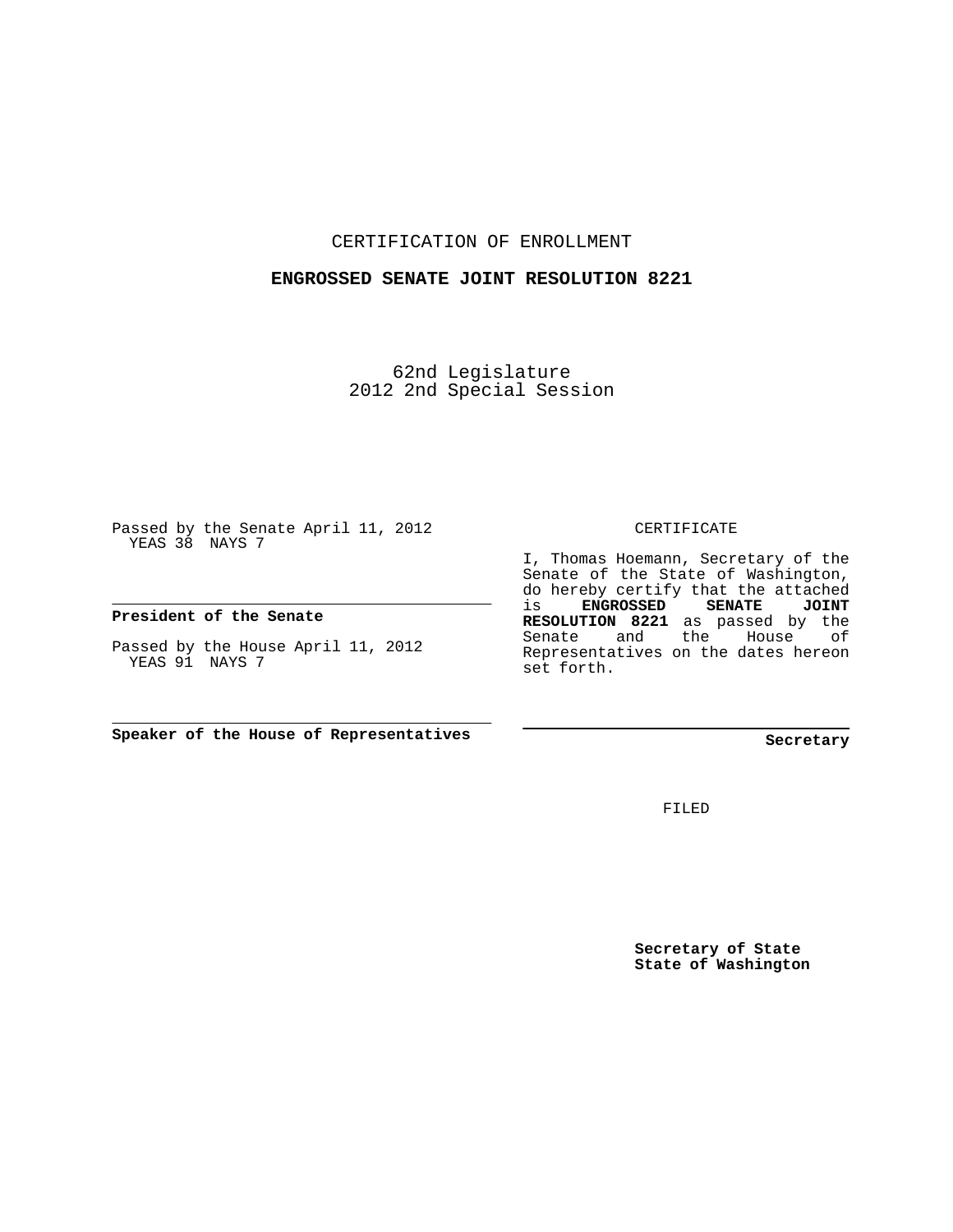## **ENGROSSED SENATE JOINT RESOLUTION 8221** \_\_\_\_\_\_\_\_\_\_\_\_\_\_\_\_\_\_\_\_\_\_\_\_\_\_\_\_\_\_\_\_\_\_\_\_\_\_\_\_\_\_\_\_\_

\_\_\_\_\_\_\_\_\_\_\_\_\_\_\_\_\_\_\_\_\_\_\_\_\_\_\_\_\_\_\_\_\_\_\_\_\_\_\_\_\_\_\_\_\_

Passed Legislature - 2012 2nd Special Session

## **State of Washington 62nd Legislature 2012 Regular Session**

**By** Senators Parlette, Kilmer, Benton, Murray, Brown, King, Hewitt, Becker, and Morton; by request of Commission on State Debt

Read first time 01/16/12. Referred to Committee on Ways & Means.

 1 BE IT RESOLVED, BY THE SENATE AND HOUSE OF REPRESENTATIVES OF THE 2 STATE OF WASHINGTON, IN LEGISLATIVE SESSION ASSEMBLED:

 3 THAT, At the next general election to be held in this state the 4 secretary of state shall submit to the qualified voters of the state 5 for their approval and ratification, or rejection, an amendment to 6 Article VIII, section 1 of the Constitution of the state of Washington 7 to read as follows:

 8 "Article VIII, section 1. (a) The state may contract debt, the 9 principal of which shall be paid and discharged within thirty years 10 from the time of contracting thereof, in the manner set forth herein.

11 (b) The aggregate debt contracted by the state, as calculated by 12 the treasurer at the time debt is contracted, shall not exceed that 13 amount for which payments of principal and interest in any fiscal year 14 would require the state to expend more than ((nine percent)) the 15 applicable percentage limit of the arithmetic mean of its general state 16 revenues for the  $((there))$   $\underline{\text{six}}$  immediately preceding fiscal years as 17 certified by the treasurer. The term "applicable percentage limit" 18 means eight and one-half percent from July 1, 2014, through June 30, 19 2016; eight and one-quarter percent from July 1, 2016, through June 30,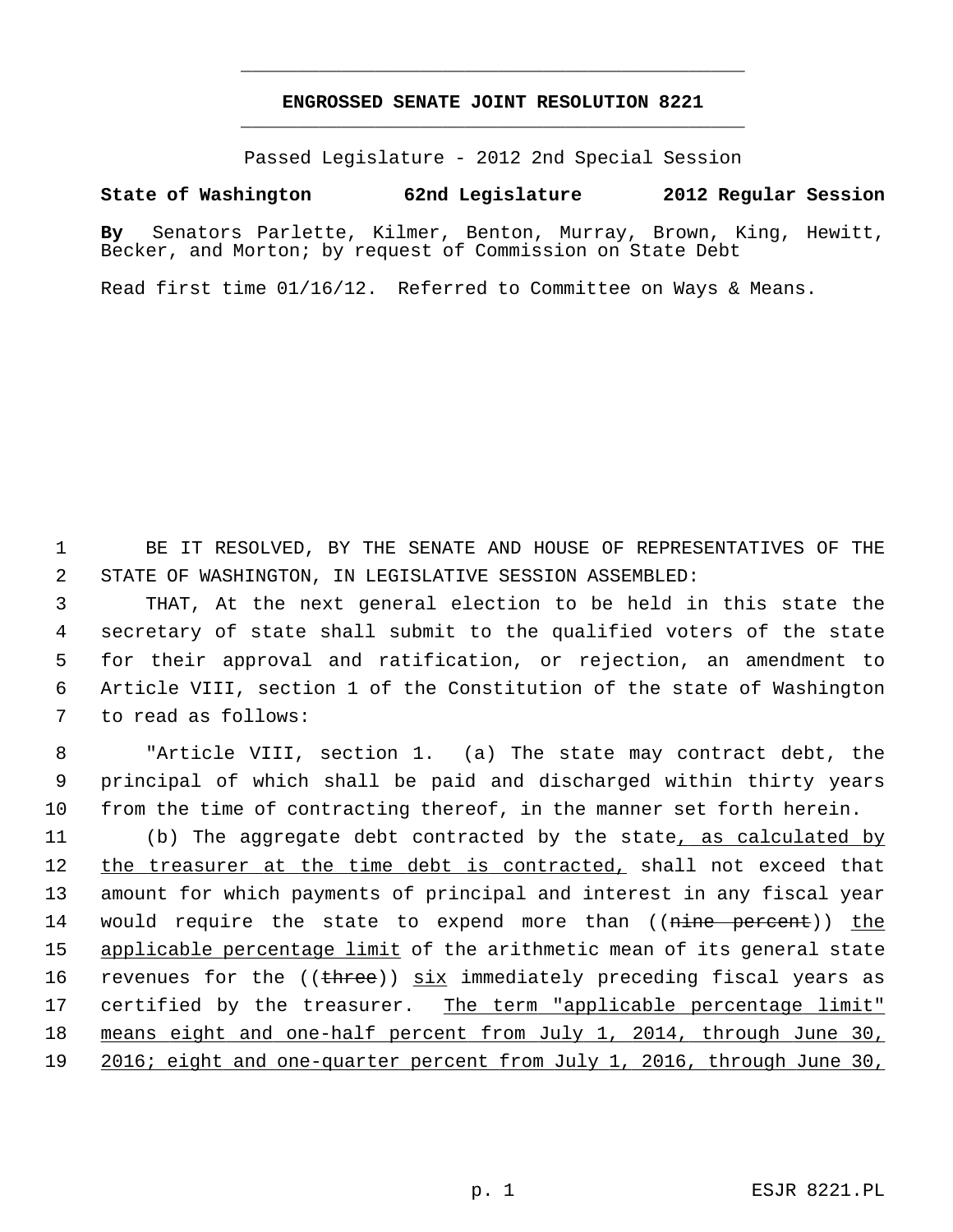1 2034; eight percent from July 1, 2034, and thereafter. The term 2 "fiscal year" means that period of time commencing July 1 of any year 3 and ending on June 30 of the following year.

 4 (c) The term "general state revenues," when used in this section, 5 shall include all state money received in the treasury from each and 6 every source ((whatsoever except)), including moneys received from ad 7 valorem taxes levied by the state and deposited in the general fund in 8 each fiscal year, but not including: (1) Fees and other revenues 9 derived from the ownership or operation of any undertaking, facility, 10 or project; (2) Moneys received as gifts, grants, donations, aid, or 11 assistance or otherwise from the United States or any department, 12 bureau, or corporation thereof, or any person, firm, or corporation, 13 public or private, when the terms and conditions of such gift, grant, 14 donation, aid, or assistance require the application and disbursement 15 of such moneys otherwise than for the general purposes of the state of 16 Washington; (3) Moneys to be paid into and received from retirement 17 system funds, and performance bonds and deposits; (4) Moneys to be paid 18 into and received from trust funds ((including but not limited to 19 moneys received from taxes levied for specific purposes)) and the 20 several permanent and irreducible funds of the state and the moneys 21 derived therefrom but excluding bond redemption funds; (5) Moneys 22 received from taxes levied for specific purposes and required to be 23 deposited for those purposes into specified funds or accounts other 24 than the general fund; and (6) Proceeds received from the sale of bonds 25 or other evidences of indebtedness.

26 (d) In computing the amount required for payment of principal and 27 interest on outstanding debt under this section, debt shall be 28 construed to mean borrowed money represented by bonds, notes, or other 29 evidences of indebtedness which are secured by the full faith and 30 credit of the state or are required to be repaid, directly or 31 indirectly, from general state revenues and which are incurred by the 32 state, any department, authority, public corporation, or quasi public 33 corporation of the state, any state university or college, or any other 34 public agency created by the state but not by counties, cities, towns, 35 school districts, or other municipal corporations, but shall not 36 include obligations for the payment of current expenses of state 37 government, nor shall it include debt hereafter incurred pursuant to 38 section 3 of this article, obligations guaranteed as provided for in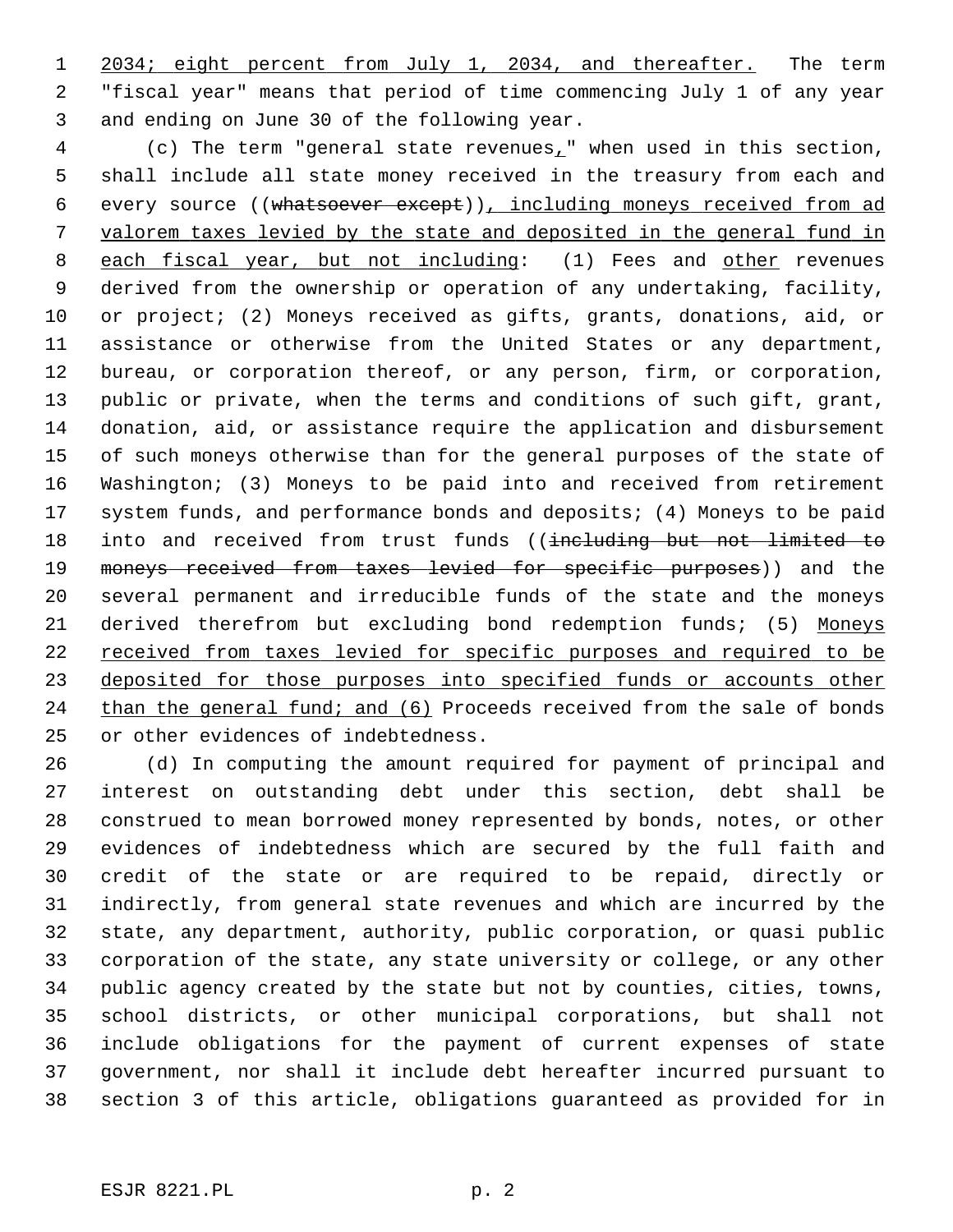1 subsection (g) of this section, principal of bond anticipation notes or 2 obligations issued to fund or refund the indebtedness of the Washington 3 state building authority. In addition, for the purpose of computing 4 the amount required for payment of interest on outstanding debt under 5 subsection (b) of this section and this subsection, "interest" shall be 6 reduced by subtracting the amount scheduled to be received by the state 7 as payments from the federal government in each year in respect of 8 bonds, notes, or other evidences of indebtedness subject to this 9 section.

10 (e) The state may pledge the full faith, credit, and taxing power 11 of the state to guarantee the voter approved general obligation debt of 12 school districts in the manner authorized by the legislature. Any such 13 guarantee does not remove the debt obligation of the school district 14 and is not state debt.

15 (f) The state may, without limitation, fund or refund, at or prior 16 to maturity, the whole or any part of any existing debt or of any debt 17 hereafter contracted pursuant to section 1, section 2, or section 3 of 18 this article, including any premium payable with respect thereto and 19 interest thereon, or fund or refund, at or prior to maturity, the whole 20 or any part of any indebtedness incurred or authorized prior to the 21 effective date of this amendment by any entity of the type described in 22 subsection (h) of this section, including any premium payable with 23 respect thereto and any interest thereon. Such funding or refunding 24 shall not be deemed to be contracting debt by the state.

25 (g) Notwithstanding the limitation contained in subsection (b) of 26 this section, the state may pledge its full faith, credit, and taxing 27 power to guarantee the payment of any obligation payable from revenues 28 received from any of the following sources: (1) Fees collected by the 29 state as license fees for motor vehicles; (2) Excise taxes collected by 30 the state on the sale, distribution or use of motor vehicle fuel; and 31 (3) Interest on the permanent common school fund: *Provided,* That the 32 legislature shall, at all times, provide sufficient revenues from such 33 sources to pay the principal and interest due on all obligations for 34 which said source of revenue is pledged.

35 (h) No money shall be paid from funds in custody of the treasurer 36 with respect to any debt contracted after the effective date of this 37 amendment by the Washington state building authority, the capitol 38 committee, or any similar entity existing or operating for similar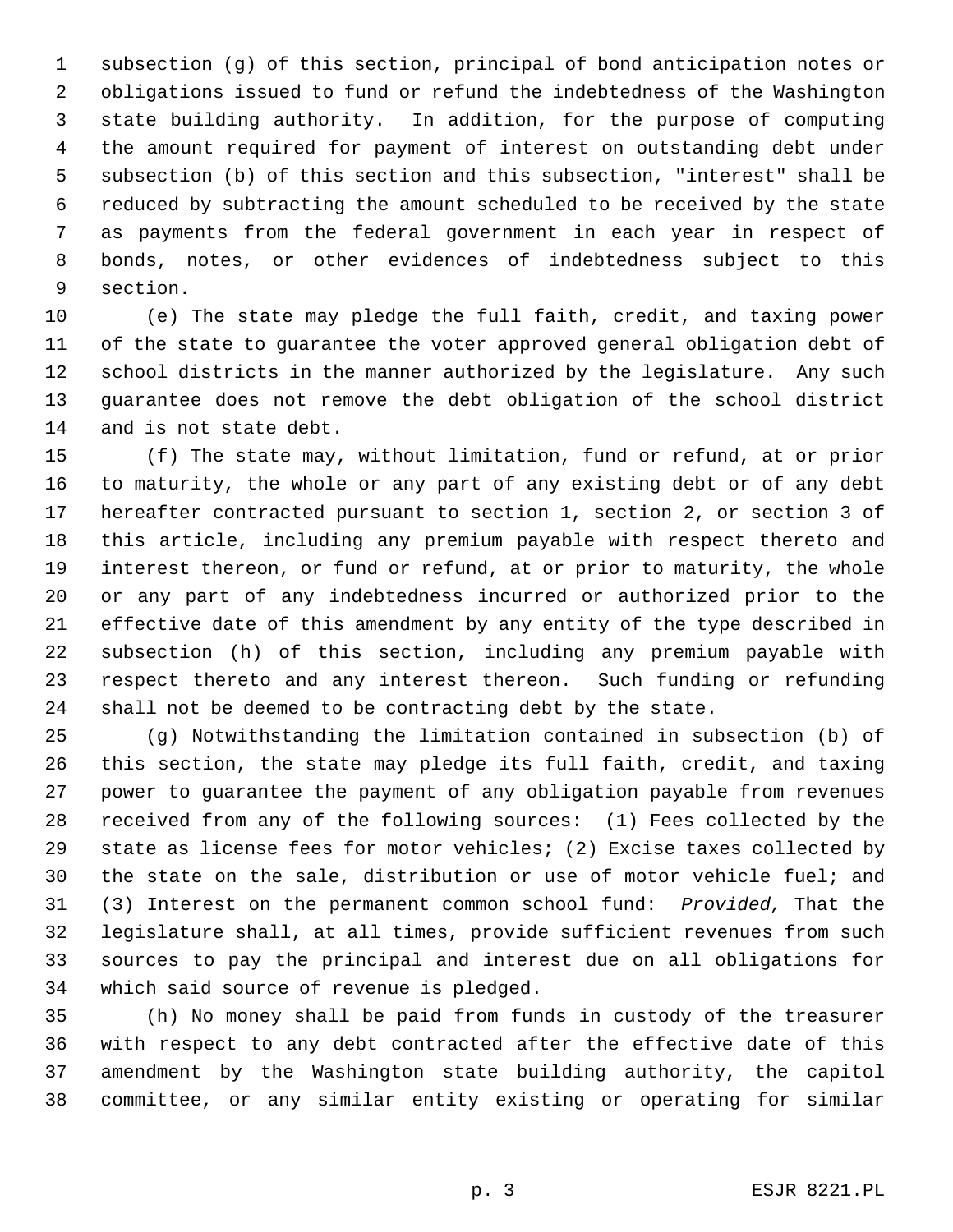1 purposes pursuant to which such entity undertakes to finance or provide 2 a facility for use or occupancy by the state or any agency, department, 3 or instrumentality thereof.

 4 (i) The legislature shall prescribe all matters relating to the 5 contracting, funding or refunding of debt pursuant to this section, 6 including: The purposes for which debt may be contracted; by a 7 favorable vote of three-fifths of the members elected to each house, 8 the amount of debt which may be contracted for any class of such 9 purposes; the kinds of notes, bonds, or other evidences of debt which 10 may be issued by the state; and the manner by which the treasurer shall 11 determine and advise the legislature, any appropriate agency, officer, 12 or instrumentality of the state as to the available debt capacity 13 within the limitation set forth in this section. The legislature may 14 delegate to any state officer, agency, or instrumentality any of its 15 powers relating to the contracting, funding or refunding of debt 16 pursuant to this section except its power to determine the amount and 17 purposes for which debt may be contracted.

18 (j) The full faith, credit, and taxing power of the state of 19 Washington are pledged to the payment of the debt created on behalf of 20 the state pursuant to this section and the legislature shall provide by 21 appropriation for the payment of the interest upon and installments of 22 principal of all such debt as the same falls due, but in any event, any 23 court of record may compel such payment.

24 (k) Notwithstanding the limitations contained in subsection (b) of 25 this section, the state may issue certificates of indebtedness in such 26 sum or sums as may be necessary to meet temporary deficiencies of the 27 treasury, to preserve the best interests of the state in the conduct of 28 the various state institutions, departments, bureaus, and agencies 29 during each fiscal year; such certificates may be issued only to 30 provide for appropriations already made by the legislature and such 31 certificates must be retired and the debt discharged other than by 32 refunding within twelve months after the date of incurrence.

33 (l) Bonds, notes, or other obligations issued and sold by the state 34 of Washington pursuant to and in conformity with this article shall not 35 be invalid for any irregularity or defect in the proceedings of the 36 issuance or sale thereof and shall be incontestable in the hands of a 37 bona fide purchaser or holder thereof.